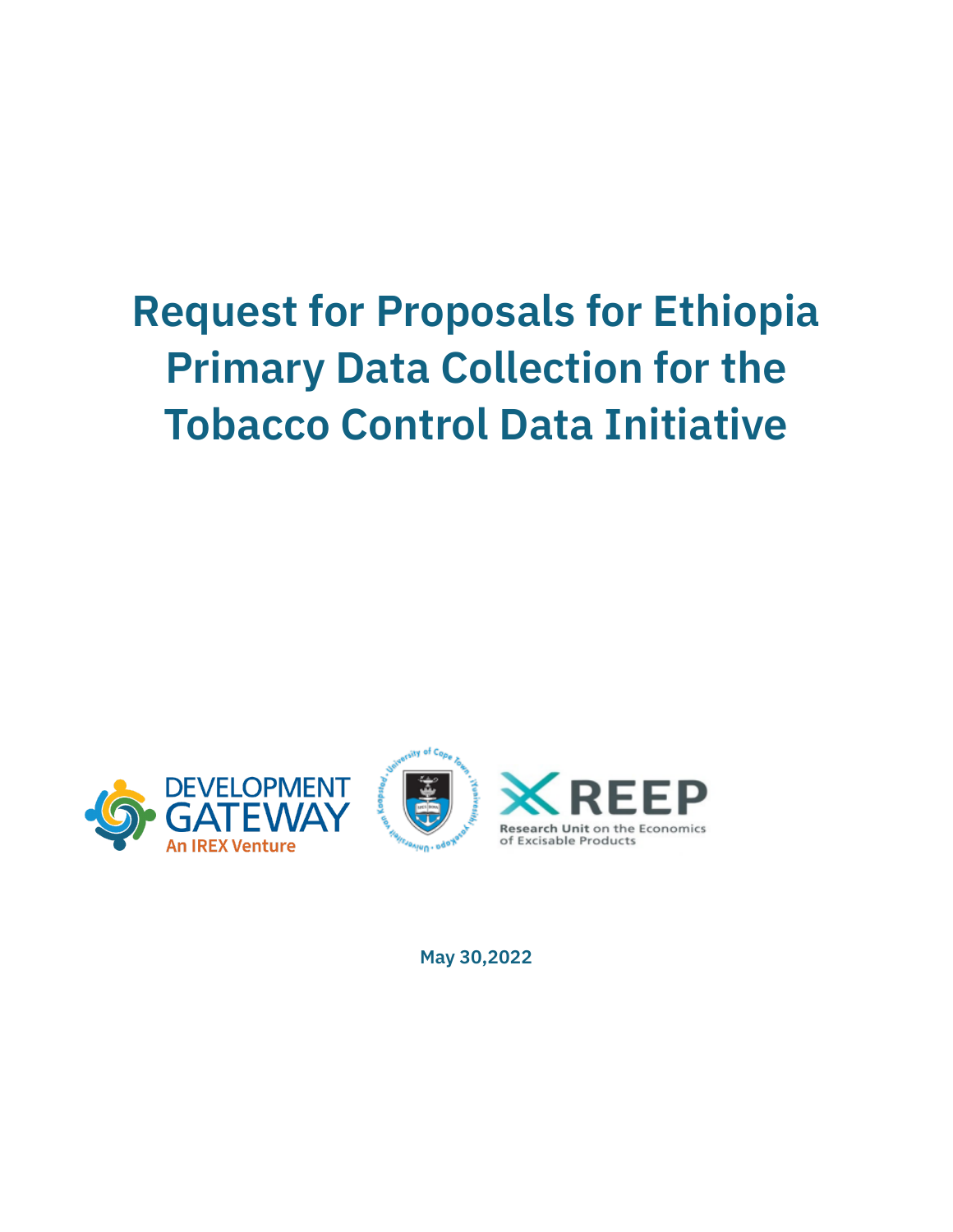# **Table of Contents**

| Definition of Key Terms                                                    | $\overline{\mathbf{2}}$ |
|----------------------------------------------------------------------------|-------------------------|
| Introduction                                                               | 4                       |
| Project Overview                                                           | 4                       |
| Company Background                                                         | 4                       |
| <b>RFP Purpose</b>                                                         | 5                       |
| <b>Background Information</b>                                              | 6                       |
| Scope of Work                                                              | 7                       |
| <b>Research Questions</b>                                                  | 7                       |
| Research Approach                                                          | 8                       |
| Type of Data to be Collected during the Consultancy for TAPS               | 8                       |
| Type of Data to be Collected during the Consultancy for smoke free         | 8                       |
| Requirements/characteristics of the Sample for the Data Collection Process | 9                       |
| Specific Tasks for the Firm                                                | 9                       |
| Timeline                                                                   | 12                      |
| Proposal Timeline                                                          | 12                      |
| <b>Notification and Contract Dates</b>                                     | 12                      |
| <b>Schedule for Contract</b>                                               | 12                      |
| Proposal Submission Instructions                                           | 13                      |
| Technical Approach                                                         | 15                      |
| Technical Qualifications (Attachment I)                                    | 16                      |
| Budget (Attachment II)                                                     | 17                      |
| Sample Field Reports or Executive Summaries                                | 17                      |
| <b>Evaluation Process</b>                                                  | 18                      |
| Evaluation                                                                 | 18                      |
| Firm Selection                                                             | 18                      |
| <b>Right to Reject Proposals</b>                                           | 19                      |
| Confidentiality                                                            | 19                      |
| <b>Intellectual Property/Licensing</b>                                     | 19                      |
| Price, Terms and Conditions                                                | 20                      |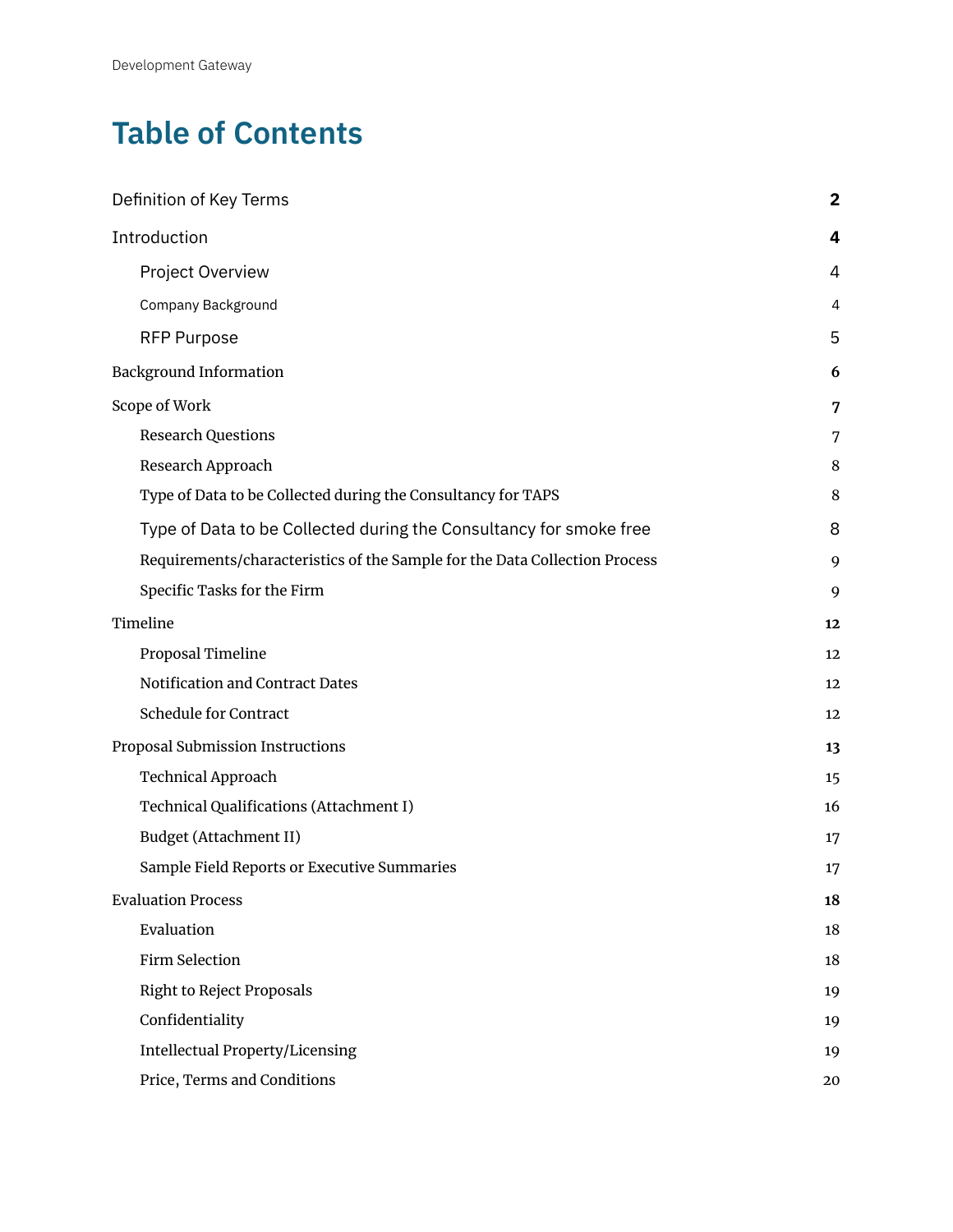# <span id="page-2-0"></span>**Definition of Key Terms**

**Compliance**: In the context of tobacco control legislation, compliance refers to "the fulfillment by a regulated community of its obligations under a tobacco control law, thereby fully implementing tobacco control legal requirements"legal requirements"[1].

**Enforcement**: refers to the set of actions that governments or others take to achieve compliance among the regulated community to correct, halt and prevent actions/inactions that would endanger the public [1].

**Hospitality Venue**: Establishments registered under the regulation number 173/2009 of the government of Ethiopia [2] which includes hotels, restaurants, bars and nightclubs in this study context.

**Indoor**: For the purpose of article 48 of the proclamation No. 1112/2019 [3], indoor includes any space covered by a roof or enclosed by one or more walls or sides, regardless of the type of material used for the roof, wall or sides, and regardless of whether the structure is permanent or temporary.

**Point of Sale (POS)**: Refers to any venue where the products of interest can be sold to the public, independently of whether access to such a venue is free or only by invitation or membership [4].

**Retailer**: refers to any person who sells goods to consumers or end users after buying such goods from producers, importers, or wholesalers [5].

**Tobacco Advertising, Promotion, and Sponsorship (TAPS)**: Refers to the primary marketing activities used by tobacco companies to boost sales and expand their market. The industry spends billions of dollars every year on TAPS as a proven means to increase tobacco consumption [6].

**Tobacco venders:** Refers to any person involved in wholesale trade of processed tobacco, or wholesale trade of tobacco and tobacco products, or retail trade of tobacco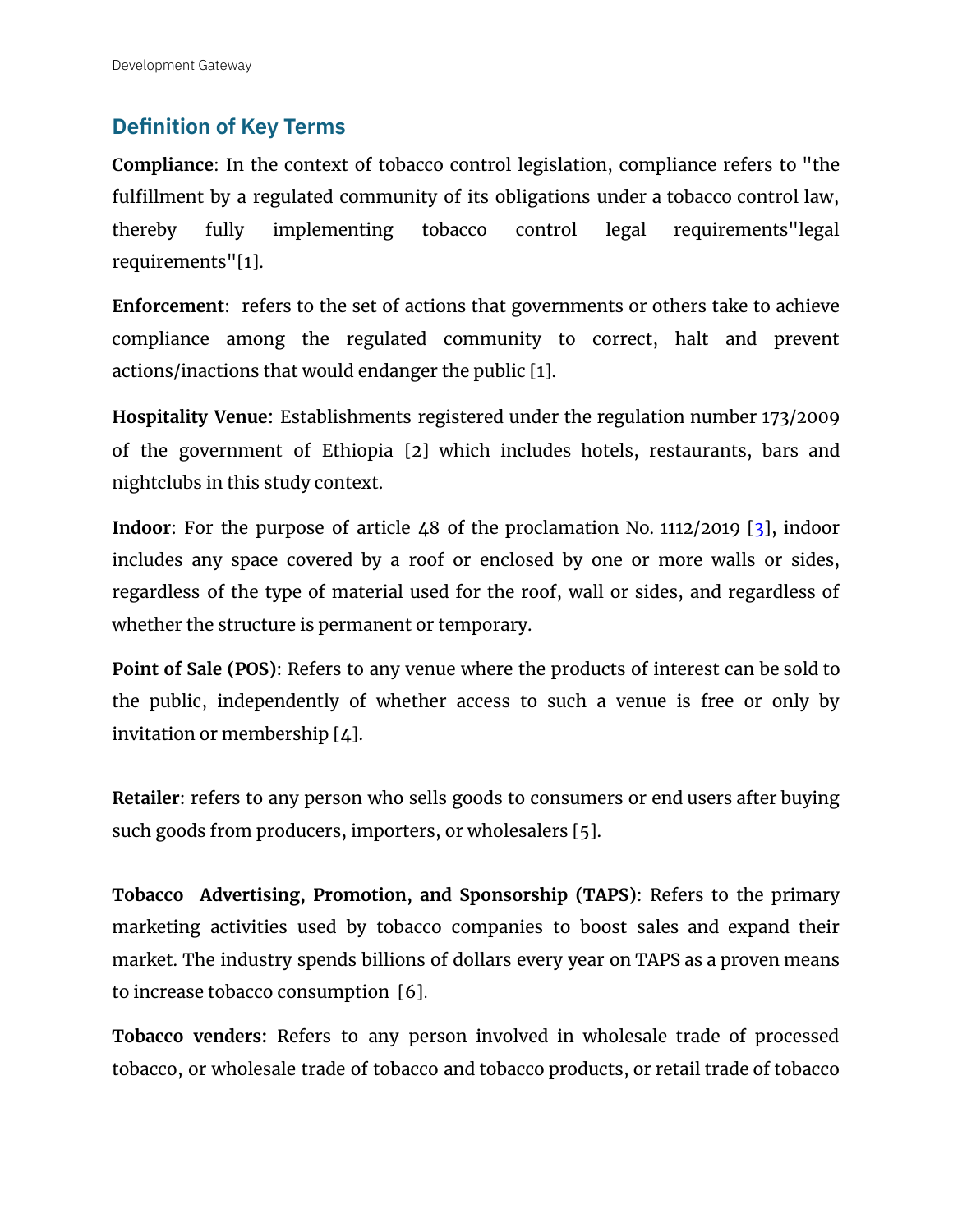and tobacco products [7]. This entity may include tobacco shops, kiosks, street vendors, stationary street vendors, and supermarkets.

**Wholesaler**: refers to any person who sells goods to retailers or governmental and nongovernmental organizations or cooperatives by wholesale after having bought such goods from producers or importers [5].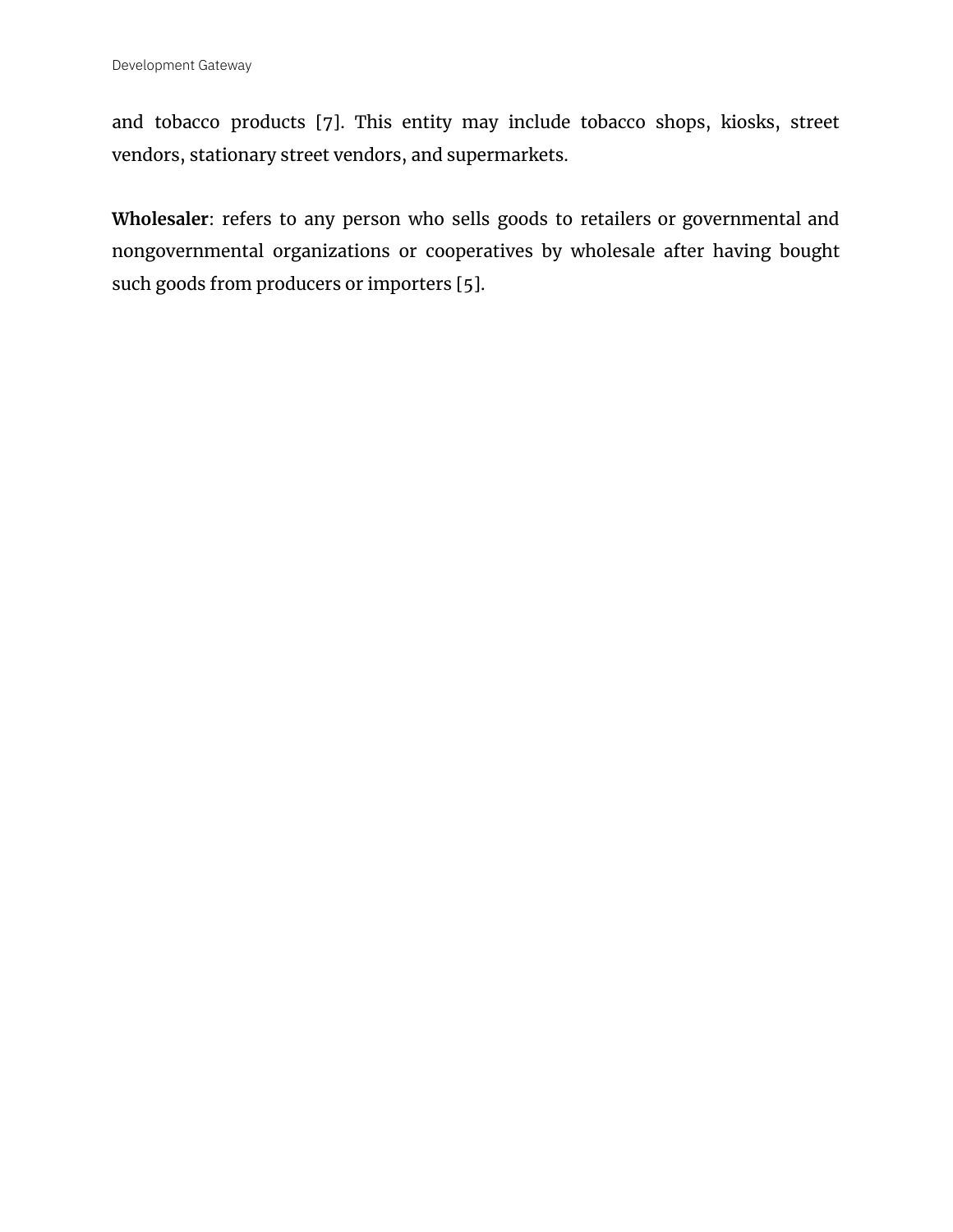# <span id="page-4-0"></span>**Introduction**

#### <span id="page-4-1"></span>**Project Overview**

The Tobacco Control Data Initiative (TCDI), implemented by Development Gateway in partnership with the University of Cape Town and funded by a grant from the Bill & Melinda Gates Foundation, is a project that aims to supply Sub-Saharan African (SSA) governments with improved access to country-specific data that will inform better tobacco control policy design and implementation. This project aims to design and develop national online websites that contain data and research related to tobacco control. This information is showcased to meet the needs of government stakeholders, as well as civil society and academia. The dashboard will be informed by data from primary sources (primary data collected during our project) as well as secondary sources (such as papers published in peer-reviewed journals).

#### <span id="page-4-2"></span>**Company Background**

Development Gateway: An IREX Venture (DG)<sup>a</sup> is a mission-driven nonprofit with 20 years of experience working with governments, development partners, private sector, and civil society to harness data and tech for international development. DG creates innovative information management and data visualization technology, implements data-focused programs, and conducts research and evaluation to further sustainable development. DG supports public and private sector actors in collecting, analyzing and using data in the health sector for policymakers and development agencies to make more effective decisions and to improve service delivery. DG has collaborated with partners including The Bill and Melinda Gates Foundation, United Nations children's Fund (UNICEF), United States Agency for International Development (USAID), and Millennium Challenge Corporation(MCC). DG is headquartered in Washington, DC, and is exempt under Section  $501(c)(3)$  of the Internal Revenue Code. A more complete overview of DG can be viewed at <http://www.developmentgateway.org>.

 $1/a$ Development Gateway remains an independent nonprofit organization that is a strategic partner to IREX. https://www.irex.org/news/irex-and-development-gateway-announce-strategic-partnership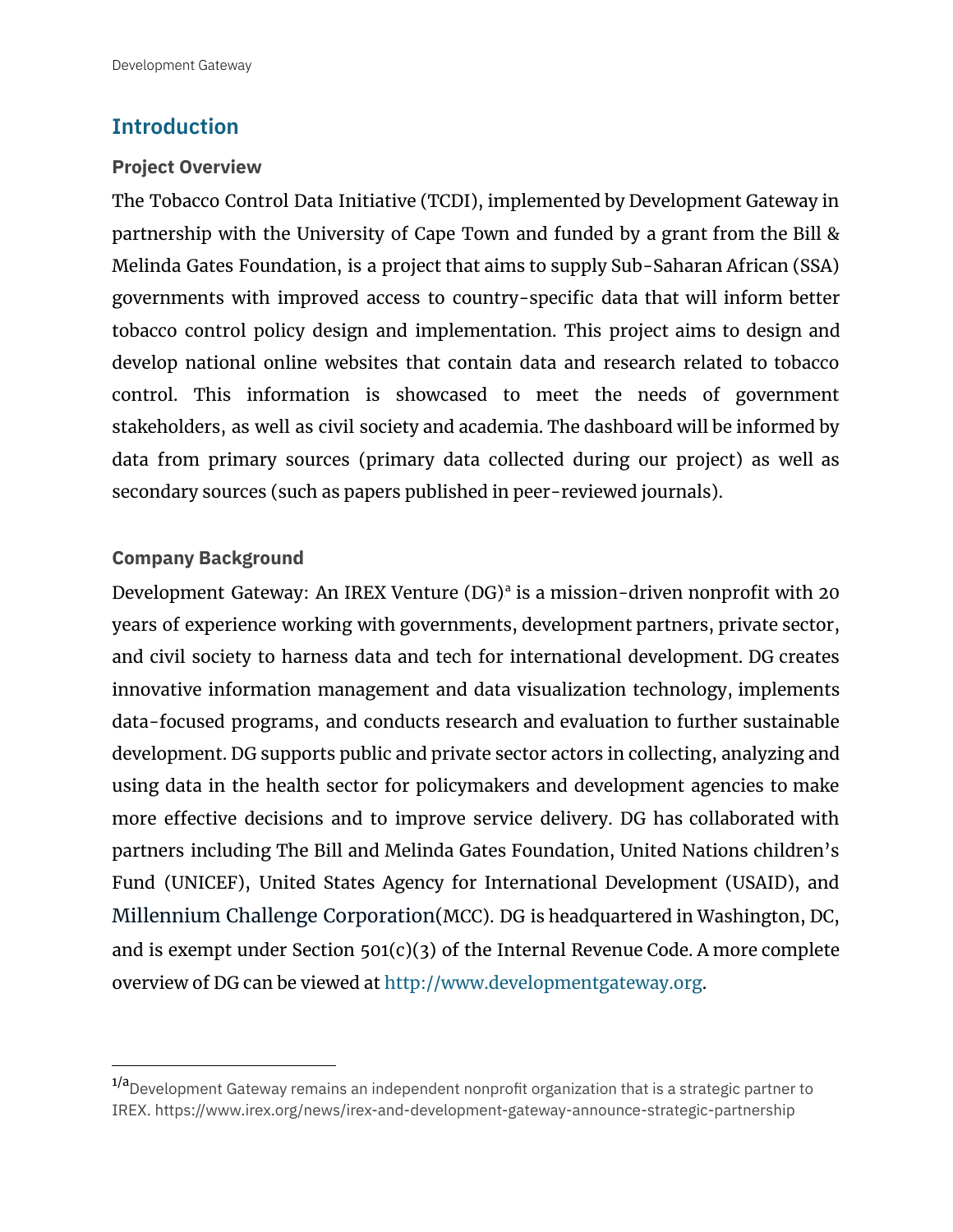For the TCDI project, Development Gateway is collaborating with the University of Cape Town's Research Unit on the Economics of Excisable Products (REEP), an accredited research unit with the School of Economics. REEP focuses on supporting public health through rigorous research in tobacco, alcohol and sweetened beverages.

#### <span id="page-5-0"></span>**RFP Purpose**

The purpose of this RFP is to identify a data collection firm to collect primary data on compliance with smoke free and Tobacco Advertising Promotion and Sponsorship (TAPS) laws in Ethiopia that will provide decision makers with evidence to inform priorities for implementation and enforcement of the laws.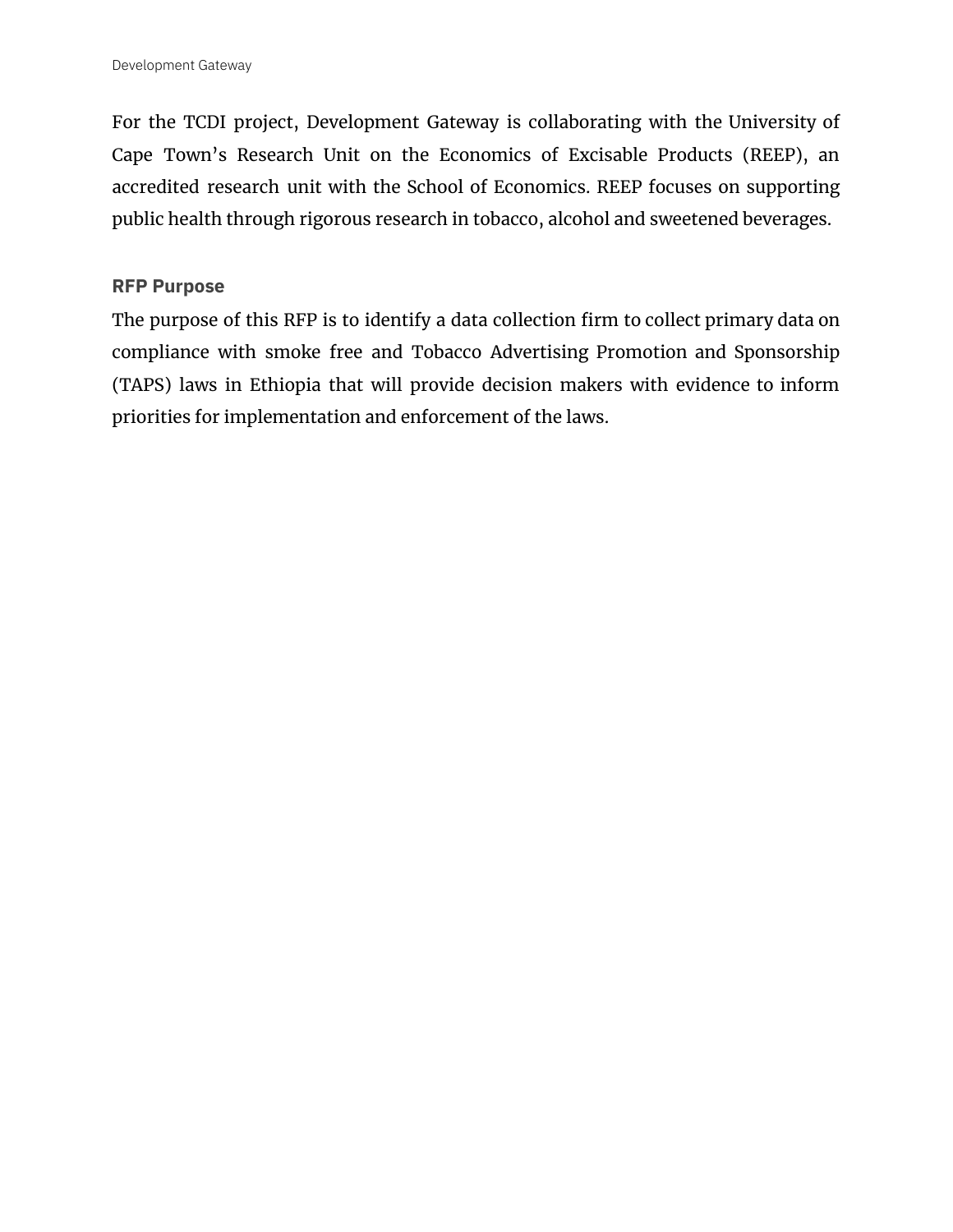# <span id="page-6-0"></span>**Background Information**

Tobacco use kills more than 8 million people per year, and 1.2 million die from exposure to secondhand smoke [8]. In Ethiopia, it is estimated that tobacco use kills 16,800 people per year [9] and costs the Ethiopian economy 1,391 million birr per year [10].

In 2003 the World Health Organization adopted the Framework Convention on Tobacco Control (FCTC). Ethiopia became a signatory to the treaty in 2004 and ratified it in 2014. The FCTC provides guidance for bans on TAPS (Article 13 and its implementing guidelines) and for measures to prevent exposure to tobacco smoke in indoor workplaces, public transport, indoor public places, and, as appropriate, other public places (Art 8 and its implementing guidelines) [11].

Ethiopia is taking action to reach the highest level on the FCTC recommended comprehensive measures of tobacco control [12,13].

All direct and indirect forms of TAPS are prohibited under Article 61 of the Proclamation 1112/2019 [3]. According to the Proclamation, retail shops should place tobacco products somewhere where customers cannot directly grasp or see the products. However, there is yet to be an evaluation of compliance to TAPS since this prohibition.

Ethiopia passed a law prohibiting smoking in any public and workplaces in 2019 (Proclamation No.1112/2019)[3].The commitment to enact and enforce smoke free law has also been reflected in the Tobacco Control Strategic Plan 2017/18-2019/20 [14]. Despite these progress, there is no national evidence regarding the level of compliance with the tobacco control laws. A study in selected governmental hospitals in Addis Ababa indicated that only 2.8% of the hospitals have "anti-smoking'' signs, 60% of hospitals had evidence of smoking in the premises, and 58.3% of the health care staffs in the hospitals were not aware of the smoke free legislation [15]. There is no published research on national level compliance with the smoke-free laws and TAPS in Ethiopia. Therefore, this study aimed to assess the level of compliance with tobacco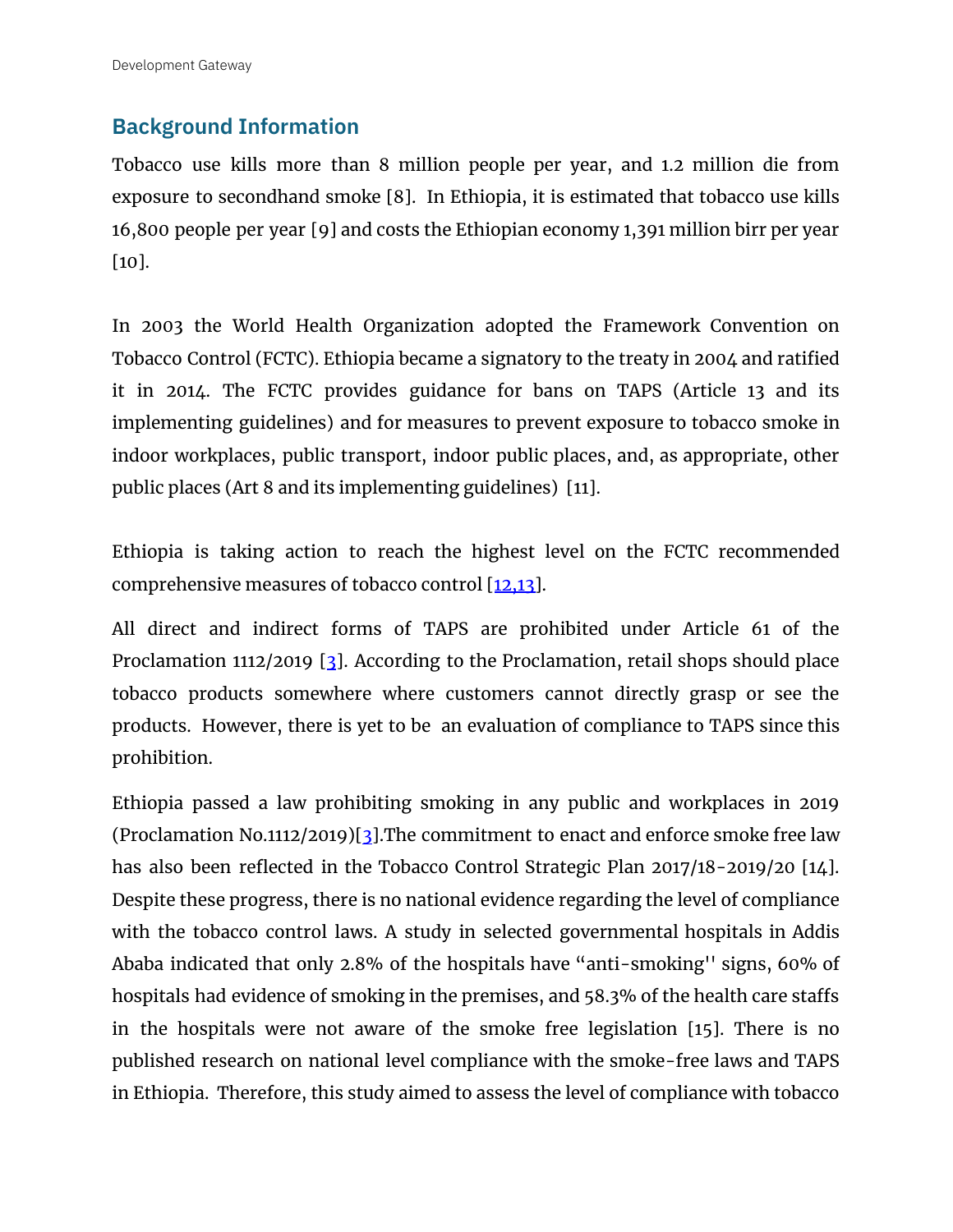control laws in Ethiopia, specifically, compliance with the smoke-free bans in all public and workplaces as well as compliance with bans on TAPs in Ethiopia.

## <span id="page-7-0"></span>**Scope of Work**

The objective of this consultancy is to conduct a study on enforcement and compliance with smoke free and TAPS laws in Ethiopia.

#### <span id="page-7-1"></span>**Research Questions**

The primary data collection will aim to answer the following research questions:

#### Primary questions

- ❖ What is the level of Compliance with the Tobacco Advertisement, Promotion and Sponsorship (TAPS) ban at point of sale in the capital cities of Regional States of Ethiopia? $^{\rm b}$
- ❖ What is the level of compliance to smoke free laws within hospitality venues in the capital cities of Regional States of Ethiopia?  $^{\circ}$

## Secondary questions

- 1. What are the barriers and facilitators to TAPS compliance monitoring and enforcement at the point of sale?
- 2. What are the barriers and facilitators to compliance monitoring and enforcement of the smoke free laws within hospitality venues?

 $2/b$  Security situation of the places will be taken into consideration.

 $^{3/^\mathbf{C}}$  Security situation of the places will be taken into consideration.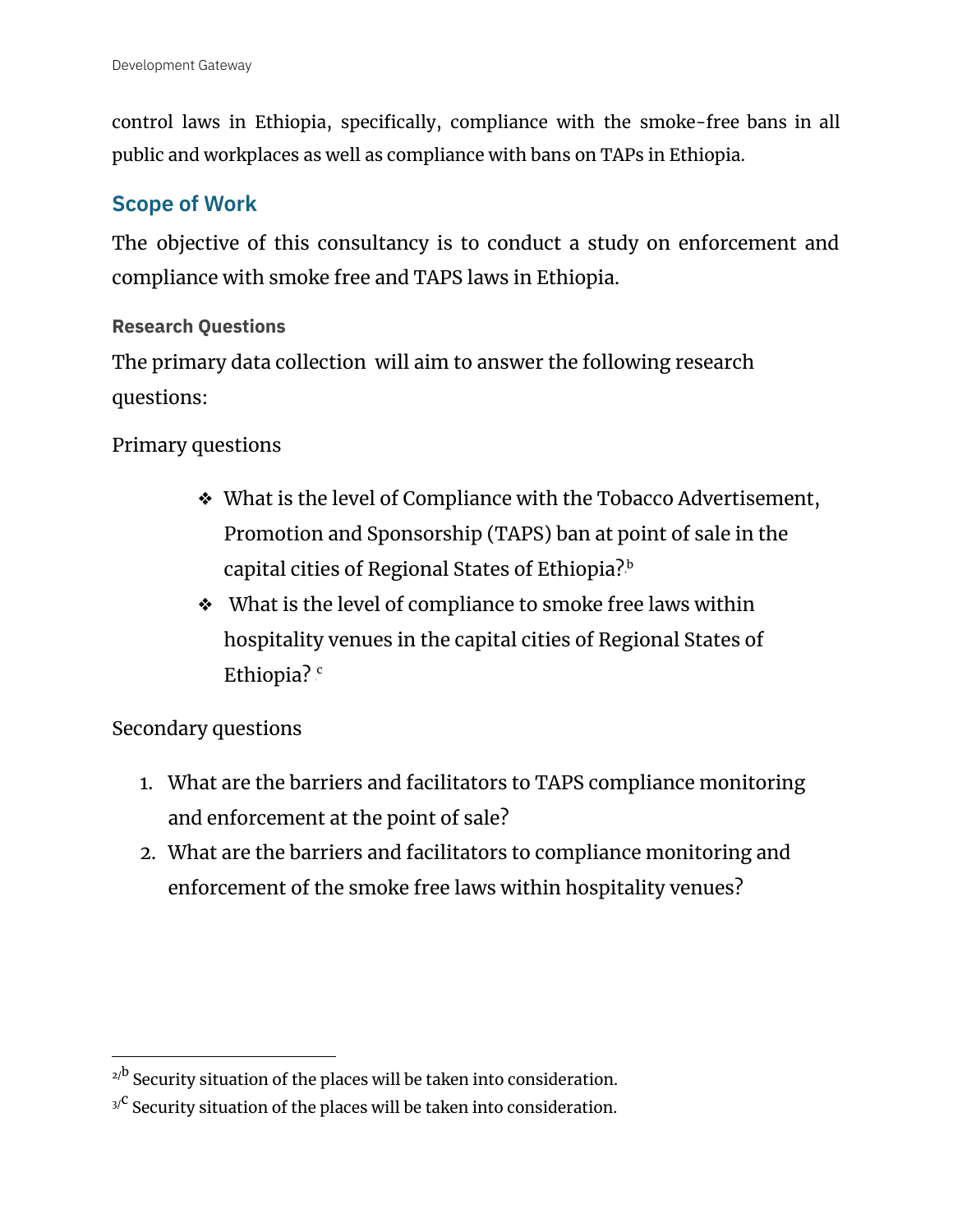#### <span id="page-8-0"></span>**Research Approach**

In order to derive the most policy-relevant and actionable data from this study, we propose collecting data through observation and interviewer administered questionnaires.

The selected firm is expected to work closely with the TCDI team to develop the methodology, including the development of research tools for observation and interviews. At appropriate stages of the research, the selected firm will present preliminary findings and progress updates for review.

<span id="page-8-1"></span>**Type of Data to be Collected during the Consultancy for TAPS**

- 1. Quantitative data
- Collecting observational data on the presence of any kind of tobacco advertising, promotion, and sponsorship (in contravention of the ban in Ethiopia) at the point of sales (vendors).
- 2. Qualitative data
- In-depth Interviews with policy implementers and other relevant stakeholders (e.g. members of the National Tobacco Control Alliance) on their perceptions about law implementation, barriers impeding compliance, opportunities to enhance compliance, and the role of different sectors in supporting law implementation in Ethiopia

<span id="page-8-2"></span>**Type of Data to be Collected during the Consultancy for smoke free**

- 1. Quantitative data
- Observation of evidence of smoking, and the presence of no-smoking signage in random samples of hospitality venues
- Owners/staff of the hospitality venues will be interviewed using a face-to-face interviewer-administered questionnaire.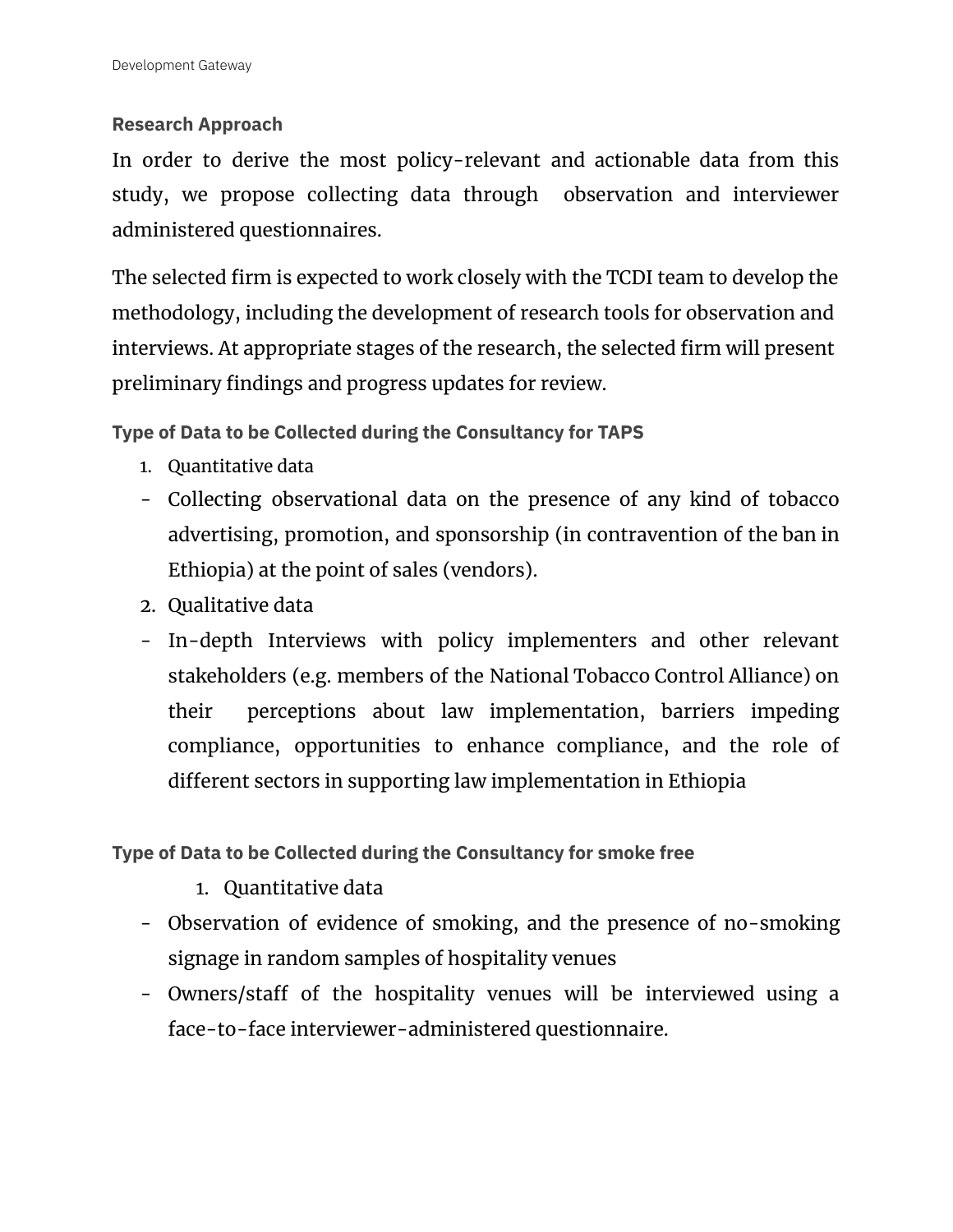# 2. Qualitative Data

- In-depth interviews with policy implementers and other relevant stakeholders (e.g. members of the National Tobacco Control Alliance) on their perceptions about law implementation, barriers impeding compliance, opportunities to enhance compliance, and the role of different sectors in supporting law implementation in Ethiopia.

<span id="page-9-0"></span>**Requirements/characteristics of the Sample for the Data Collection Process** Firms should include a detailed sampling and recruitment strategy outlining how they plan to identify study locations, and recruit participants for the study as well as how to conduct interviews and conduct observations.

Upon a firm being selected for data collection, the firm must prepare, in collaboration with the TCDI team, a study protocol detailing the sampling and stratification strategy for the study, field team recruitment and training plans, details on the uploading and testing/piloting of study tools, procedures on pilot and full data collection, data management, data privacy and security, data cleaning and data analysis plan. The protocol should also include a work plan and schedule, appropriate sampling techniques, and expected sample size. The protocol will be finalized and validated in consultation with DG. The study instrument(s), such as the guides for observational data collection , qualitative interview, and face to face interview tools must be field tested during the pilot and may require some revisions as needed.

## <span id="page-9-1"></span>**Specific Tasks for the Firm**

The tasks are subdivided into two phases: Planning, and Implementation. There are expected outputs and deliverables for each phase. Specific tasks are required to be undertaken towards achieving the outputs as described below. The following are specific tasks for the firm during the duration of this consultancy: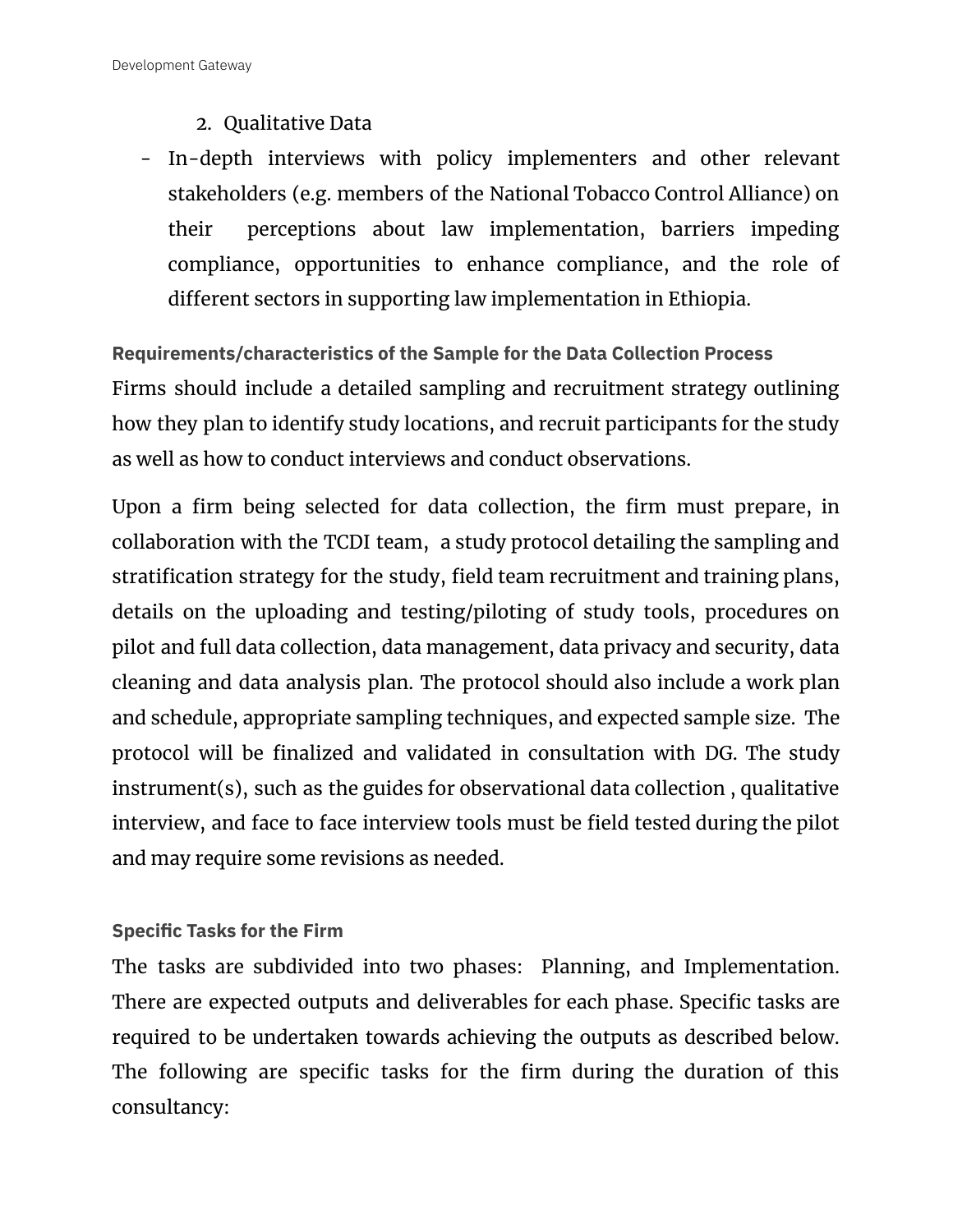# **Planning**

- Develop the research protocol(s) clearly indicating methodology to be used to answer all the research questions
- Develop and implement a sampling strategy that includes a detailed explanation of how you will source contact information for retail or hospitality venues for observation and for recruiting participants for the quantitative and qualitative interviews; as well as procedures on informed consent and data privacy and protection.
- Define study instruments in consultation with the DG team
- Secure ethical or administrative approvals if required
- Translate and back translate interview questions, as needed (we anticipate up to five local languages: Amharic, Oromiffa, Somali, Afar, & Sidama)
- Recruit field staff who have the capacity to conduct interviews, observations, perform electronic data collection and maintain data quality.
- Field test / pilot test the study instruments

# **Implementation**

- Provide logistical and administrative support to study teams during fieldwork; this will include any transportation, communication allowance, internet connection, etc., as necessary.
- Collect study data as per the protocol
- Conduct daily monitoring of the quality and quantity of data collected, and provide weekly reports to the DG team on study progress. Template briefs will be developed in collaboration with DG team;
- Ensure data collection is of high quality through verification and validation procedures during and post data collection. The company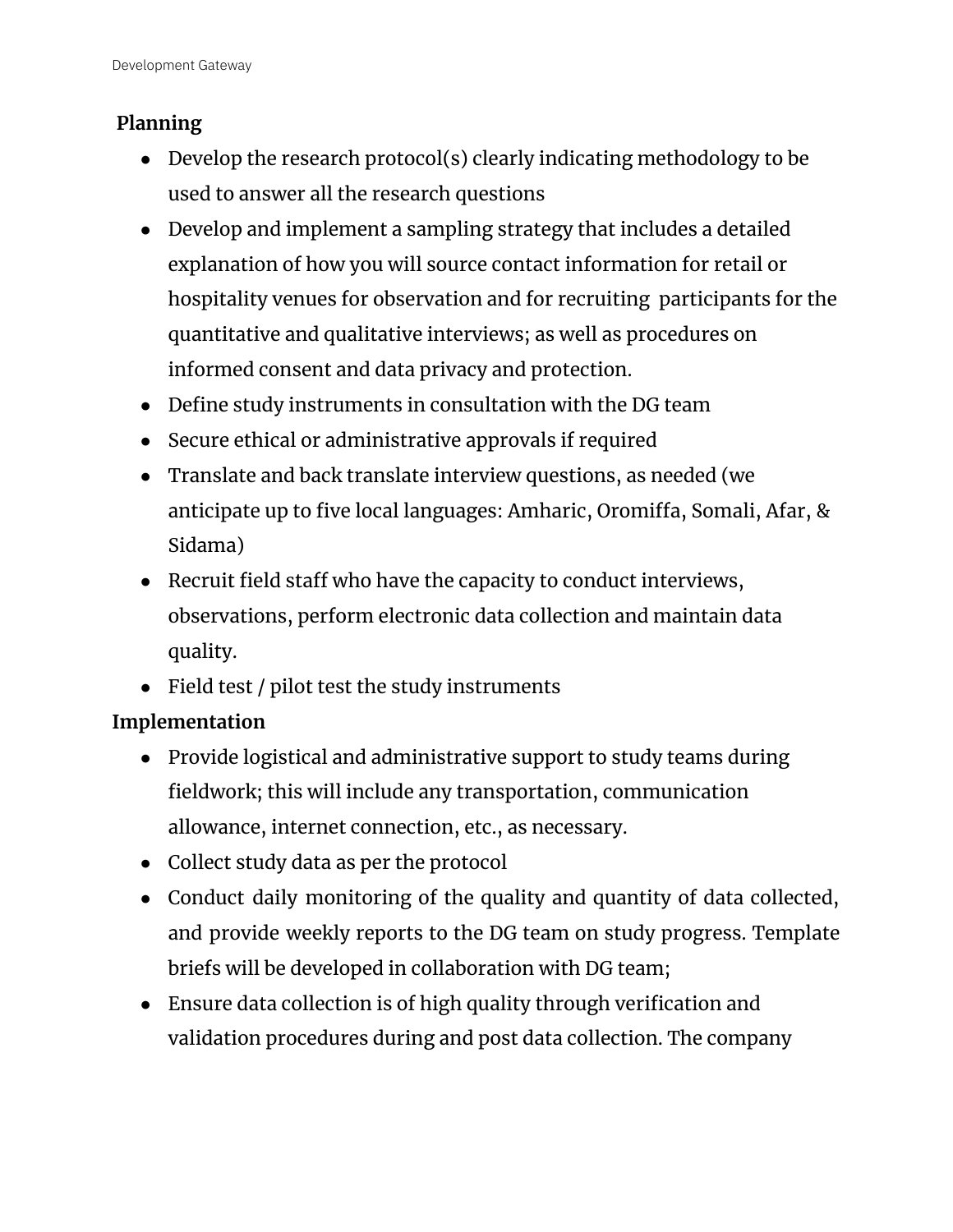must document and consistently carry out data quality checks during fieldwork and when entering and transferring data.

- Provide necessary security and emergency services to data collection teams doing in-person work and necessary digital security for online work.
- Analysis of collected data
- Prepare draft and final technical report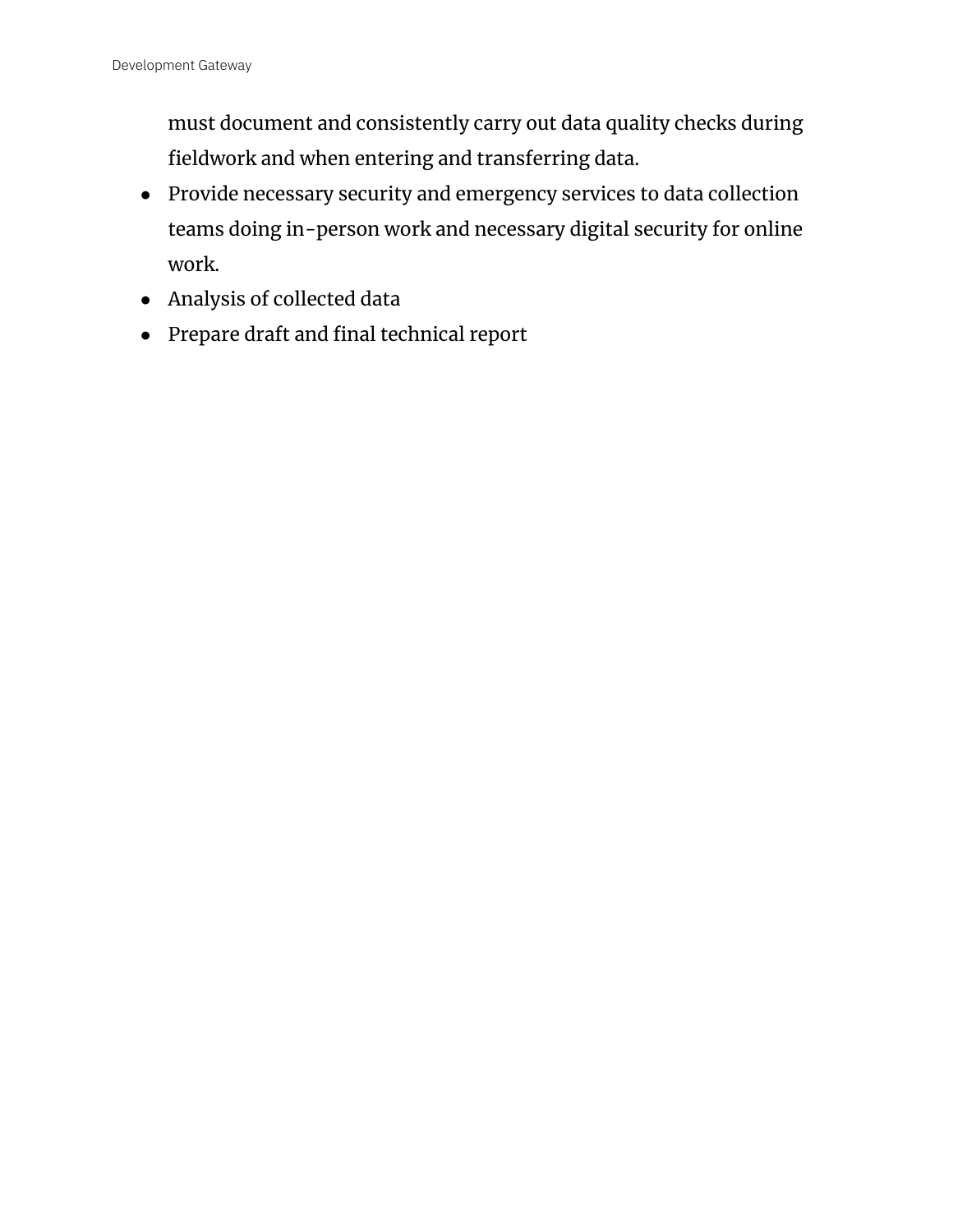# <span id="page-12-0"></span>**Timeline**

<span id="page-12-1"></span>**Proposal Timeline**

- Request for proposal issued: **Monday, 30 th May 2022**
- Submission of completed proposal due by 11:59 PM (EAT) on Friday**, July 1 st 2022**
- Review of proposals will take place July  $4^{\text{th}}$  July  $8^{\text{th}}$ , 2022. Firms may be contacted for follow-on questions as necessary during this week.

<span id="page-12-2"></span>**Notification and Contract Dates**

- The successful firm will be notified at the end of the day **Monday , July 11 th , 2022**
- Contract negotiations will take place following notification, and continue as needed

<span id="page-12-3"></span>**Schedule for Contract**

● Contract will be finalized by the third week of July 2022.

Work is estimated to be initiated the last week of July and continue as needed

with an estimated completion date of February 2023.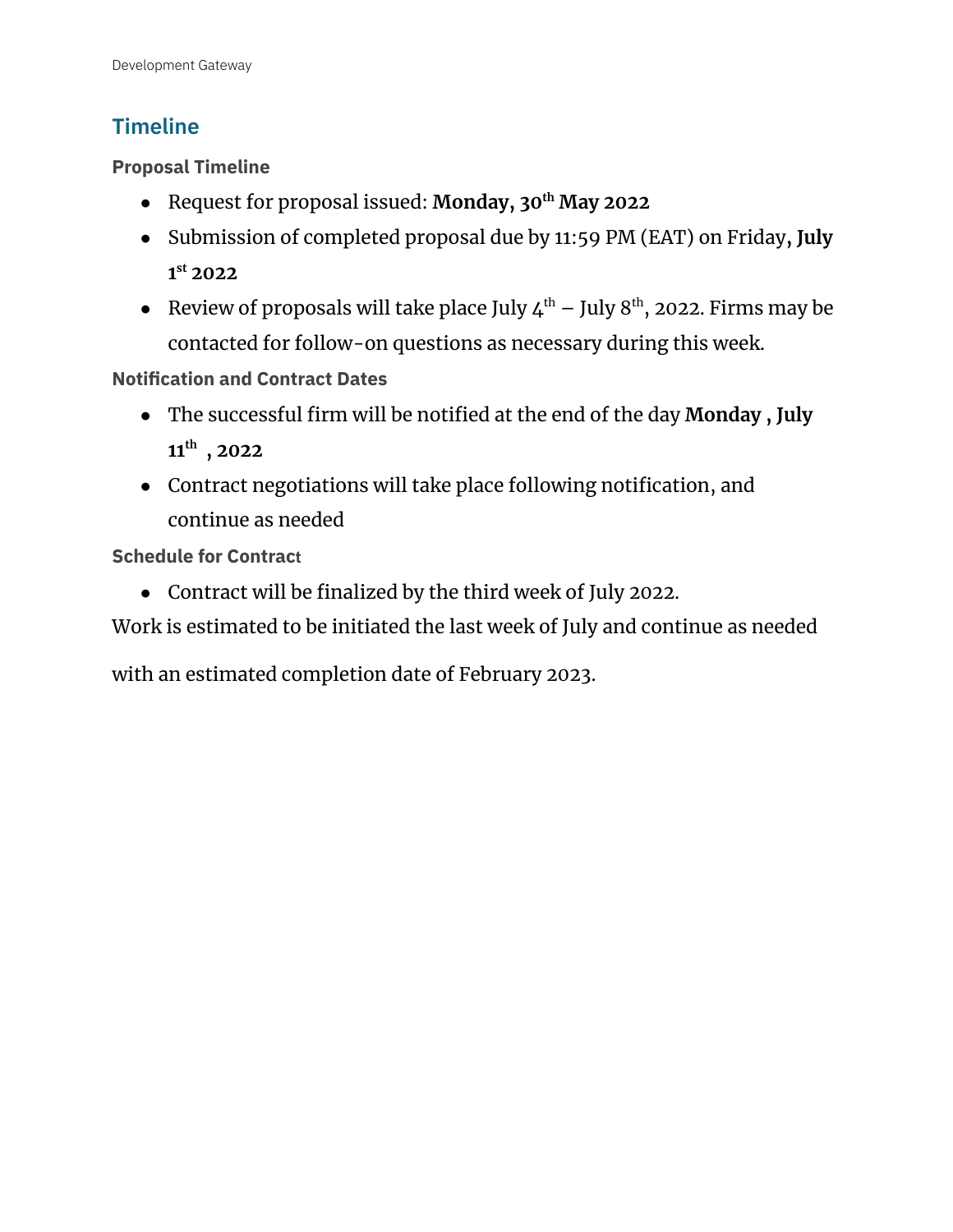# <span id="page-13-0"></span>**Proposal Submission Instructions**

The TCDI team invites data collection companies (or consortiums) to submit a proposal that develops a data collection methodology in accordance with the instructions in this proposal. The successful company/consortium will have the capacity to:

- 1) Precisely target confirmed and/ or potential study locations and participants for the study
- 2) Develop a detailed study protocol and training manual and agenda for field teams. Training will include but not be limited to training on protection of human subjects, as per the local relevant IRB/Ethics Committees requirements, as well as, questionnaire administration procedures, data collection and transfer, and consent procedures.
- 3) Develop a data collection instruments, such as the interview guides and guidelines for observational data collection, in consultation with the TCDI team
- 4) Conduct/implement the study,
- 5) Analyze the results of the study,
- 6) produce detailed and summary reports, and
- 7) present high-level findings to the TCDI team

Firms should make use of existing technologies and any relevant datasets where applicable. The final methodology may be adjusted based on conversations between DG and the vendor. However, we expect that the vendor will propose their own approach. The successful firm will also have the required qualifications: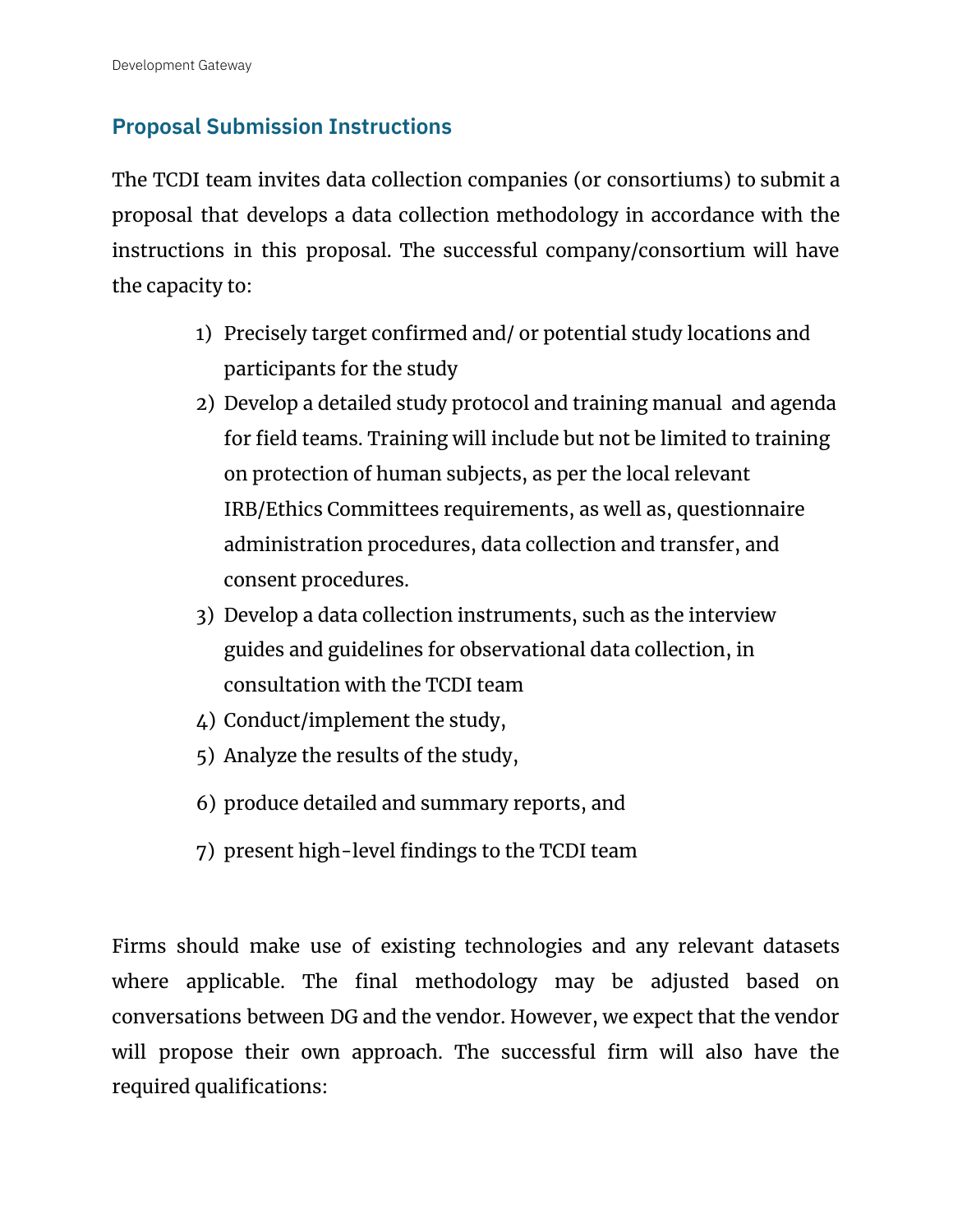- Demonstrated experience leading large-scale, targeted data collection in Ethiopia is mandatory.
- Significant experience in collecting health and law related data, with a strong preference for previous research in tobacco control or similar non-communicable disease research
- Significant experience in collecting observational data
- Previous experience conducting both qualitative and quantitative research.
- Prior experience in collecting and protecting sensitive / protected data
- Demonstrated experience with sampling calculations
- Experience analyzing qualitative and quantitative data
- Extensive experience in collecting, uploading, cleaning, and compiling phone/tablet-based data for data analysis
- Experience translating and back-translating studys (we anticipate up to five local languages: Amharic, Oromiffa, Somali, Afar, & Sidama)
- Demonstrated capacity to deliver in the agreed-upon timeframe
- Standards and procedures for informed consent and data protection/privacy

The following capabilities are also valued, but not mandatory.

● Knowledge of geo-spatial/GIS analysis techniques for assessment areas, including real-time mapping of assessor movements (for on-the-ground data collection).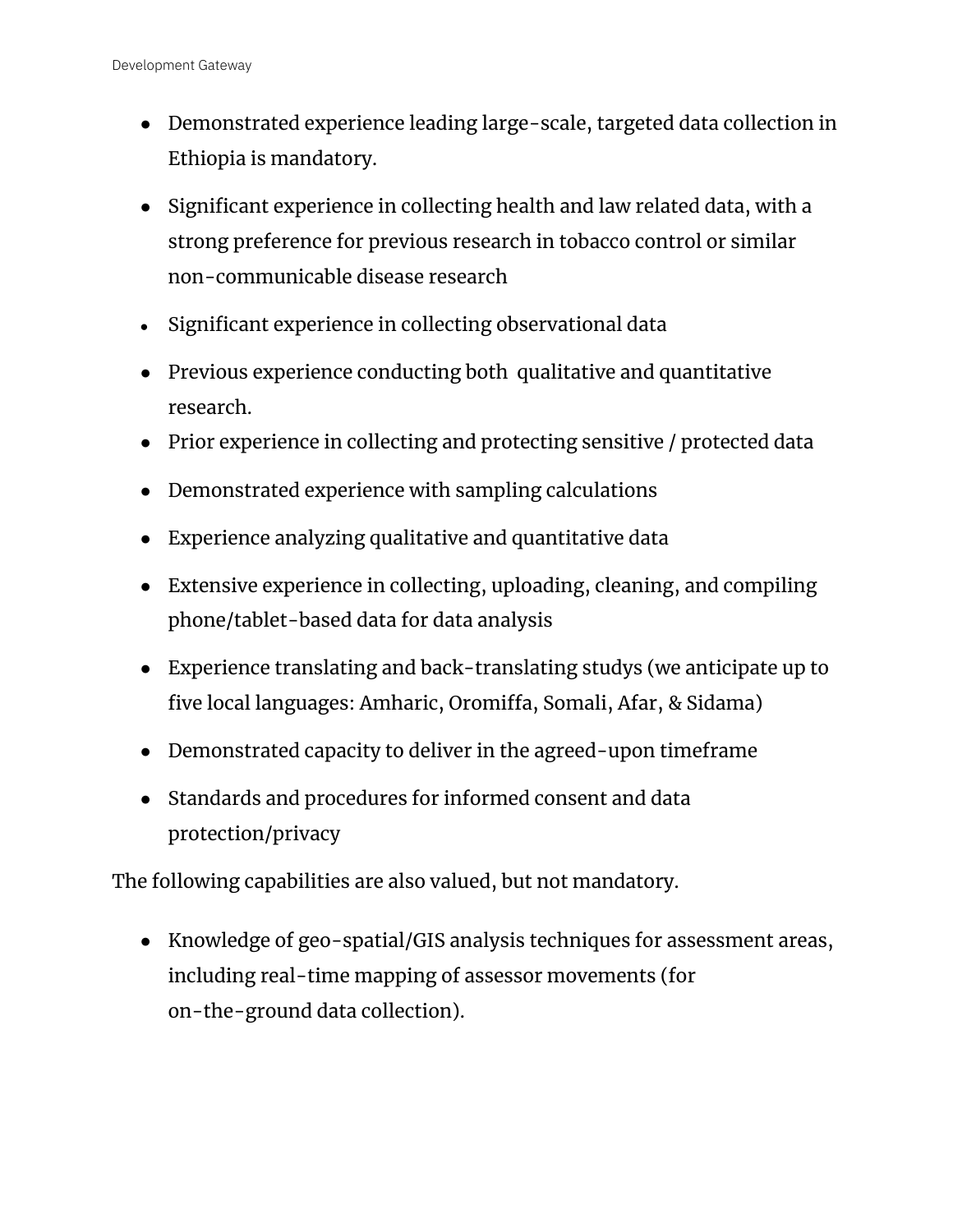Instructions for submitting the proposal are included below. Information about your company's required lead time, if you receive this assignment, should also be included. All proposals should be submitted in English.

The following material is to be received by close of business July 1<sup>st</sup> 2022 for your proposal to be considered:

- 1. Technical Approach, not to exceed 10 pages in length
- 2. Technical Qualifications (Attachment I); not to exceed 5 pages in length
- 3. Budget (Attachment II)
- 4. Provide links to previous project reports/summaries

The instructions for each of these four sections are included in the below sections.

Please email your proposal to Selam Abraham at

[skassa@developmentgateway.org](mailto:skassa@developmentgateway.org) copied to Terefe Gelibo at [tagerfa@developmentgateway.org](mailto:tagerfa@developmentgateway.org) , with the subject line "RFP for TCDI Ethiopia Primary Data Collection".

● **Questions may also be sent to Selam and Terefe at any time before Monday**, **June 27 th 2022.**

<span id="page-15-0"></span>**Technical Approach**

Your technical approach, mentioned above, should respond in detail to the scope of work in line with the instructions below:

- Technical capacity overview, which includes:
	- o Capacity statement describing the organization's structure and experience, with examples of past similar projects.
	- o Proposed methodology to be used to answer the research questions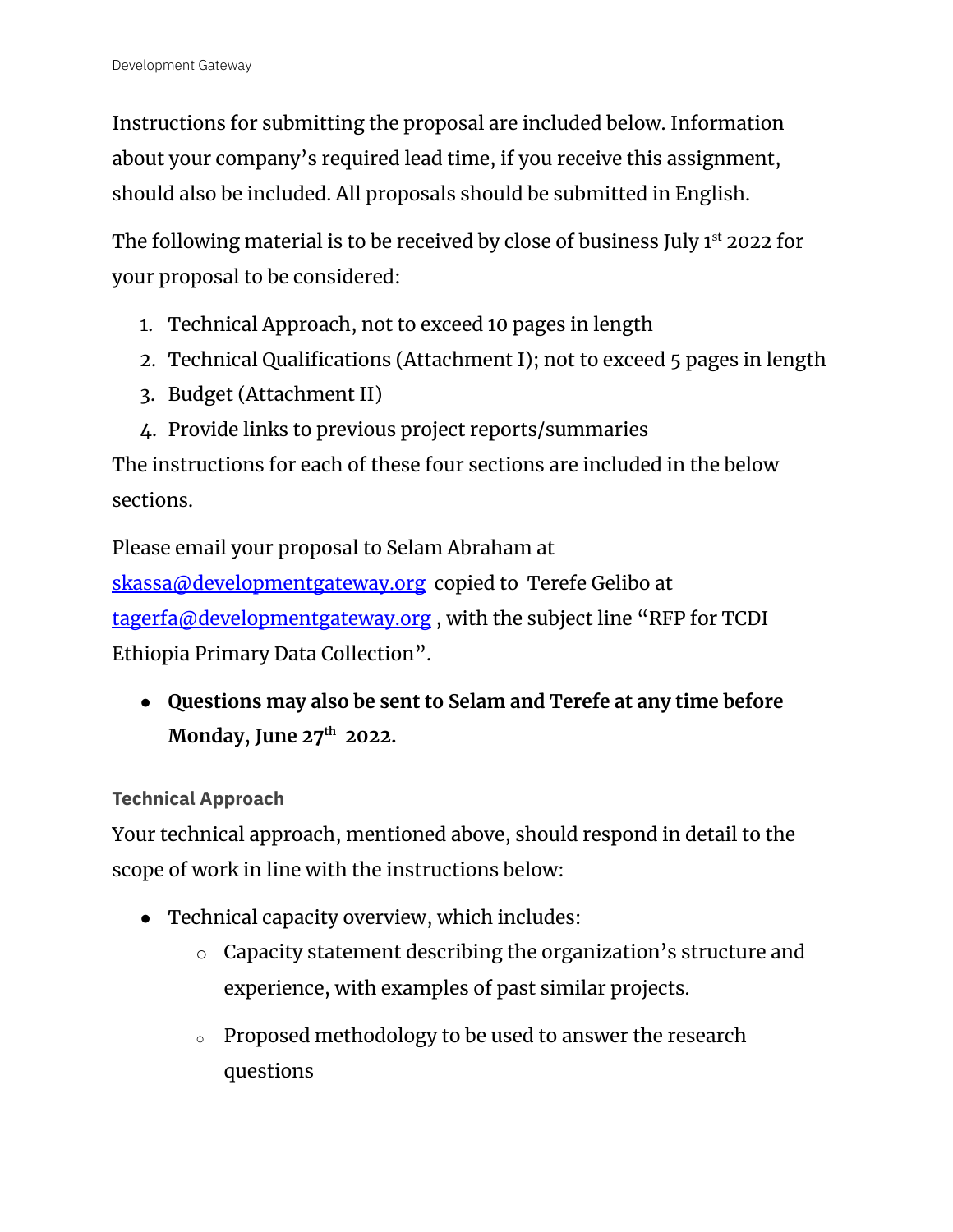- $\circ$  Suggested process for how you would manage logistics to hire, train assessors, make field visits, collect data, and create procedures for instant upload of data. Include a summary of procedures in case of adverse events that may occur as a result of data collection on the ground, and contingency plans.
- o Information about your data verification and validation procedures, during data collection as well as post data collection, and during the data cleaning process.
- o A summary of your data confidentiality/security procedures
- A detailed description of the sampling frame you propose to use, including:

<span id="page-16-0"></span>**Technical Qualifications (Attachment I)**

- Provide an affirmative statement that the firm is independent to DG.
- Provide an affirmative statement that the firm has never received money from the tobacco industry, or any of the tobacco industry's affiliate organizations.
- State the size of the firm, the size of the firm's technical staff, the location of the office from which the work on this project will be performed
- The names and qualifications/contributions of the individuals to be employed on this project and the anticipated level of effort of key personnel required.
- Provide a list of references for cited work relevant to this proposal including the names and telephone numbers of these clients who may be contacted for references.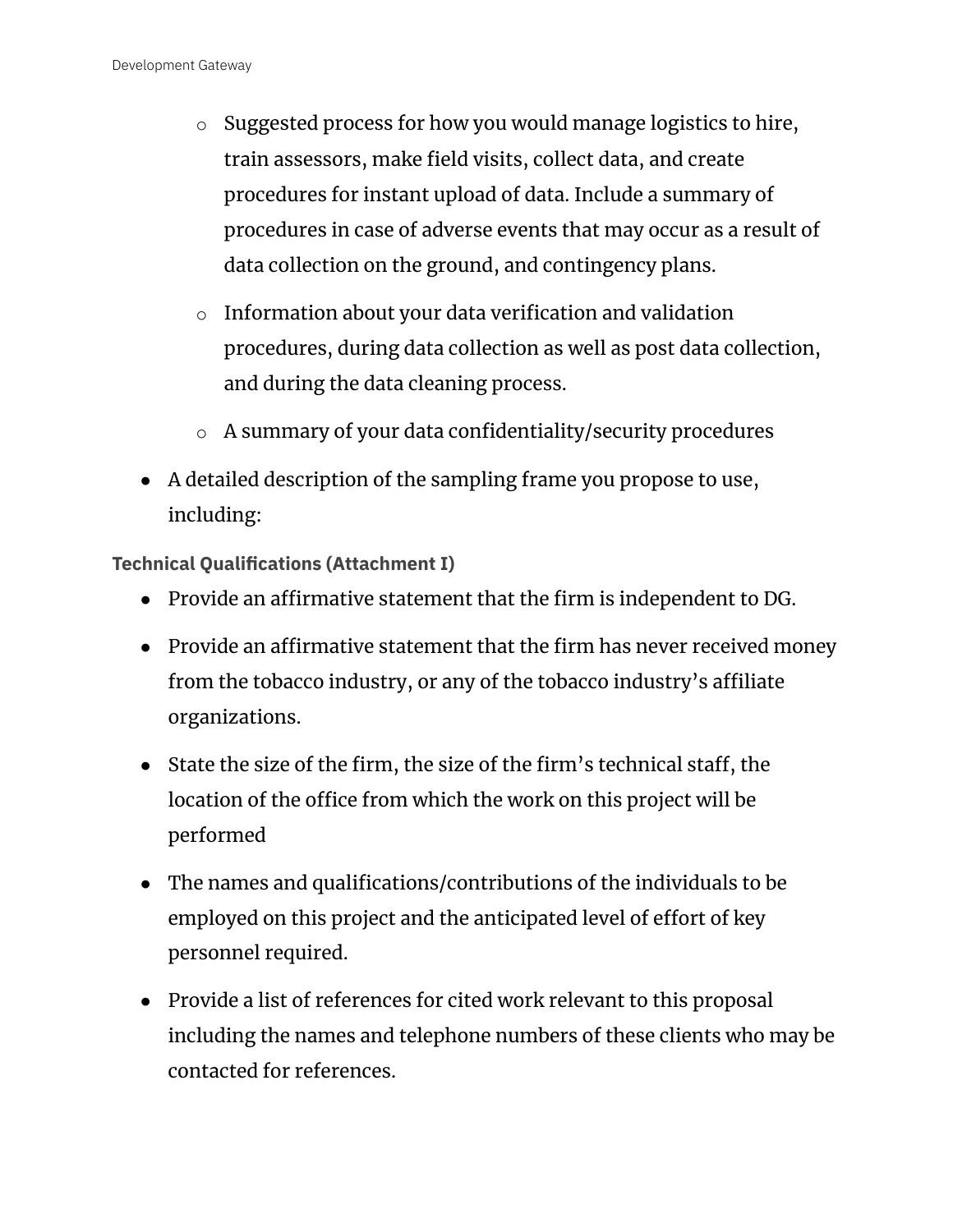• A copy of your corporate business registration and evidence of any necessary insurance for key personnel as well as the company's plan to provide insurance coverage for individuals who will be hired for data collection

The company that is hired will be responsible for all necessary insurance for all staff contracted to work on this assignment – evidence should be noted in the contract. The contract will require agreement to indemnify DG against any and all medical and ancillary costs that DG may incur on your behalf in any form.

#### <span id="page-17-0"></span>**Budget (Attachment II)**

In this attachment, please include a budget for the activities proposed in the technical approach. This should include a summary of expenses for personnel and any travel costs. Identify all pricing information broken down by activity in USD. Please note that firms shall not charge more than 15% on indirect (admin) costs. Note that the proposed budget for this project should not exceed USD\$200,000 and the value and transparency in the budget proposal is worth 30% of the proposal's evaluation score.

#### <span id="page-17-1"></span>**Sample Field Reports or Executive Summaries**

In the attachment, provide up to two sample field reports, or executive summaries, etc. of previous studies conducted (as allowed by previous contractual agreements). Do not submit more than 6 pages for this section.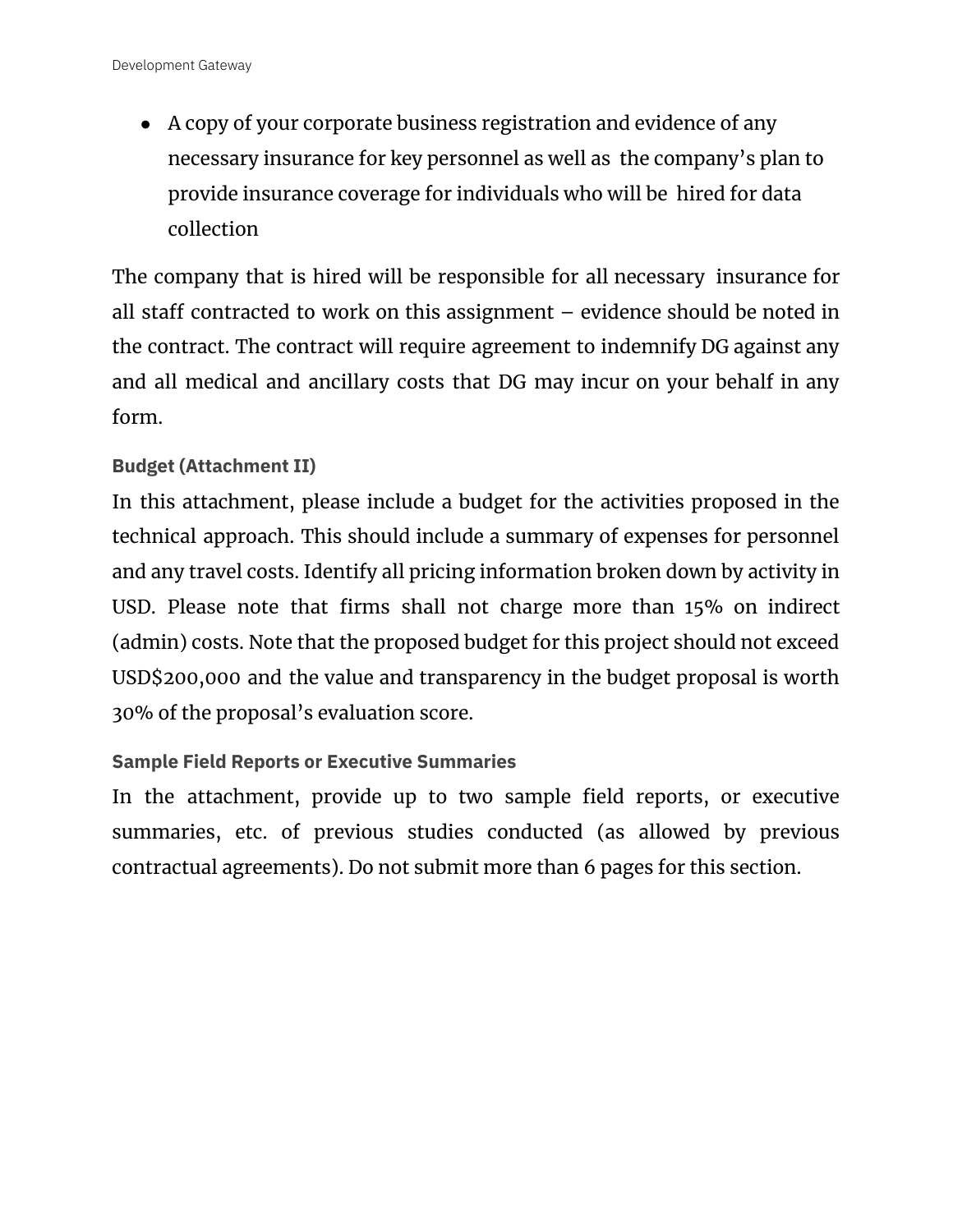# <span id="page-18-0"></span>**Evaluation Process**

During the evaluation process, DG reserves the right to request additional information and/or clarification or to allow corrections of errors or omissions. A firm may be disqualified from further consideration upon failure to respond in a timely fashion to DG with the requested information (e.g. within 5 business days). At the discretion of DG, firms submitting proposals may be requested to make oral presentations as part of the evaluation process. Sufficient notice will be provided in that case.

## <span id="page-18-1"></span>**Evaluation**

Proposals will be evaluated by the members of the TCDI Project. The final decision for selection of the successful firm(s) will be made by the first week of July 2022 and the successful applicant will be notified in the following week.

#### <span id="page-18-2"></span>**Firm Selection**

The award will be made to a responsible company whose offer strictly adheres to the instructions within this RFP, meets, or exceeds the minimum required specifications of the project, and whose offer is judged to be technically acceptable.

Firms that have previously been hired by or received funds from the tobacco industry are ineligible for selection.

DG reserves the right to negotiate the exact terms of the contract. Both parties agree to negotiate in good faith to reach a mutual agreement. It is anticipated that a contract will be executed between both parties before the end of July 2022.

DG is an equal opportunity employer and expects those we work with to prioritize equity in recruiting -- as much as possible -- women/other marginalized groups.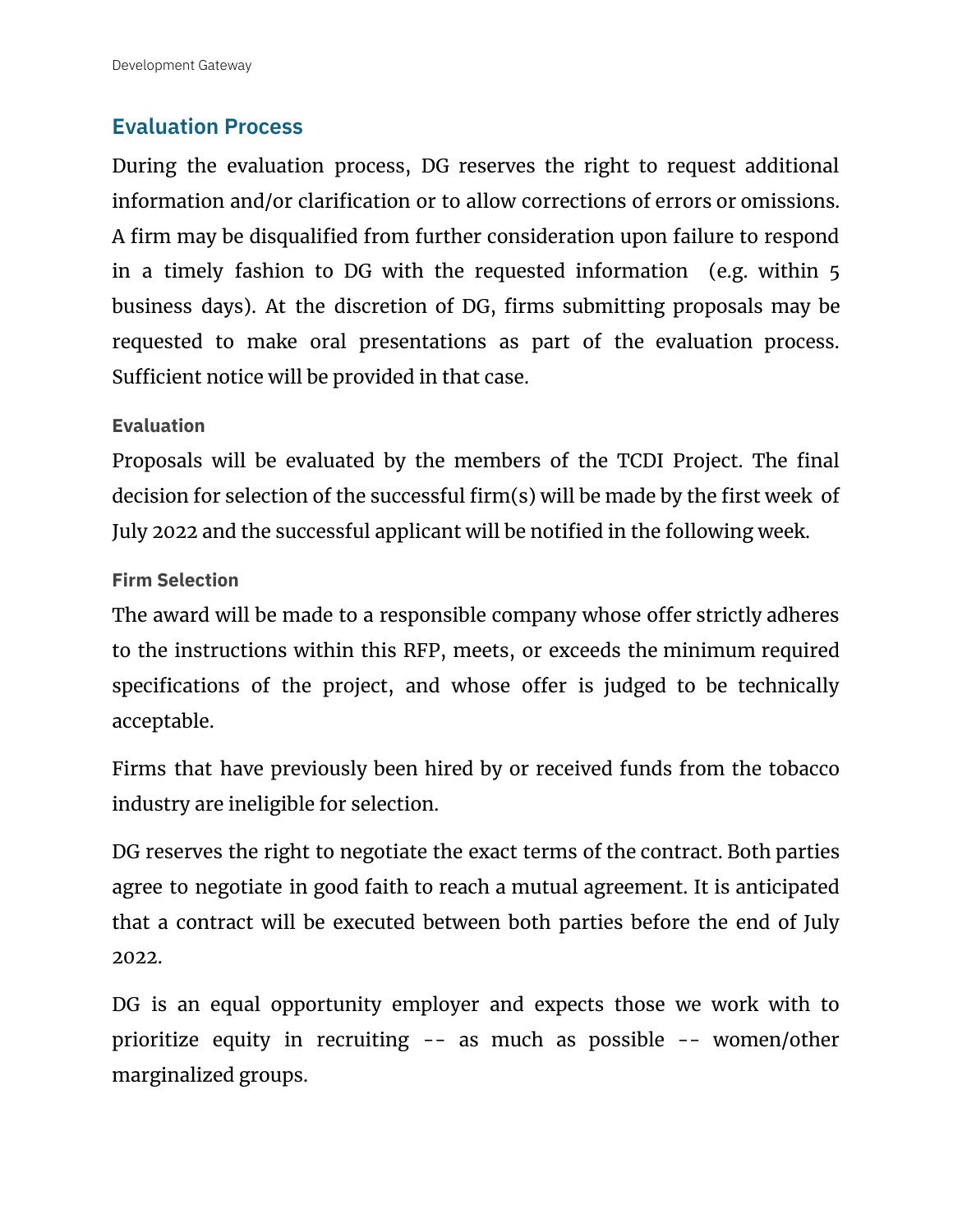The RFPs will be scored based on a review of the strength of each proposal across the following topics::

| <b>Topic Area:</b>                             | Total<br>Points: |
|------------------------------------------------|------------------|
| Proposed sampling & recruitment<br>methodology | 30               |
| study / interview training and support         | 5                |
| Interview and study development                | 5                |
| Data collection plan                           | 10               |
| Data analysis plan                             | 10               |
| Prior experience                               | 10               |
| <b>Budget</b>                                  | 30               |
| <b>Total Points</b>                            | 100              |

#### <span id="page-19-0"></span>**Right to Reject Proposals**

DG reserves the right to refuse any or all proposals and to provide to each participating firm their award status only, without further explanation of evaluation.

#### <span id="page-19-1"></span>**Confidentiality**

Given the sensitive nature of the data and information to be shared with the successful applicant, care should be taken to protect such information. This information submitted to DG and its partner, will not be communicated by DG to any other party.

#### <span id="page-19-2"></span>**Intellectual Property/Licensing**

Upon completion of the project, the raw datasets that are generated will become the property of Development Gateway, with the provision that the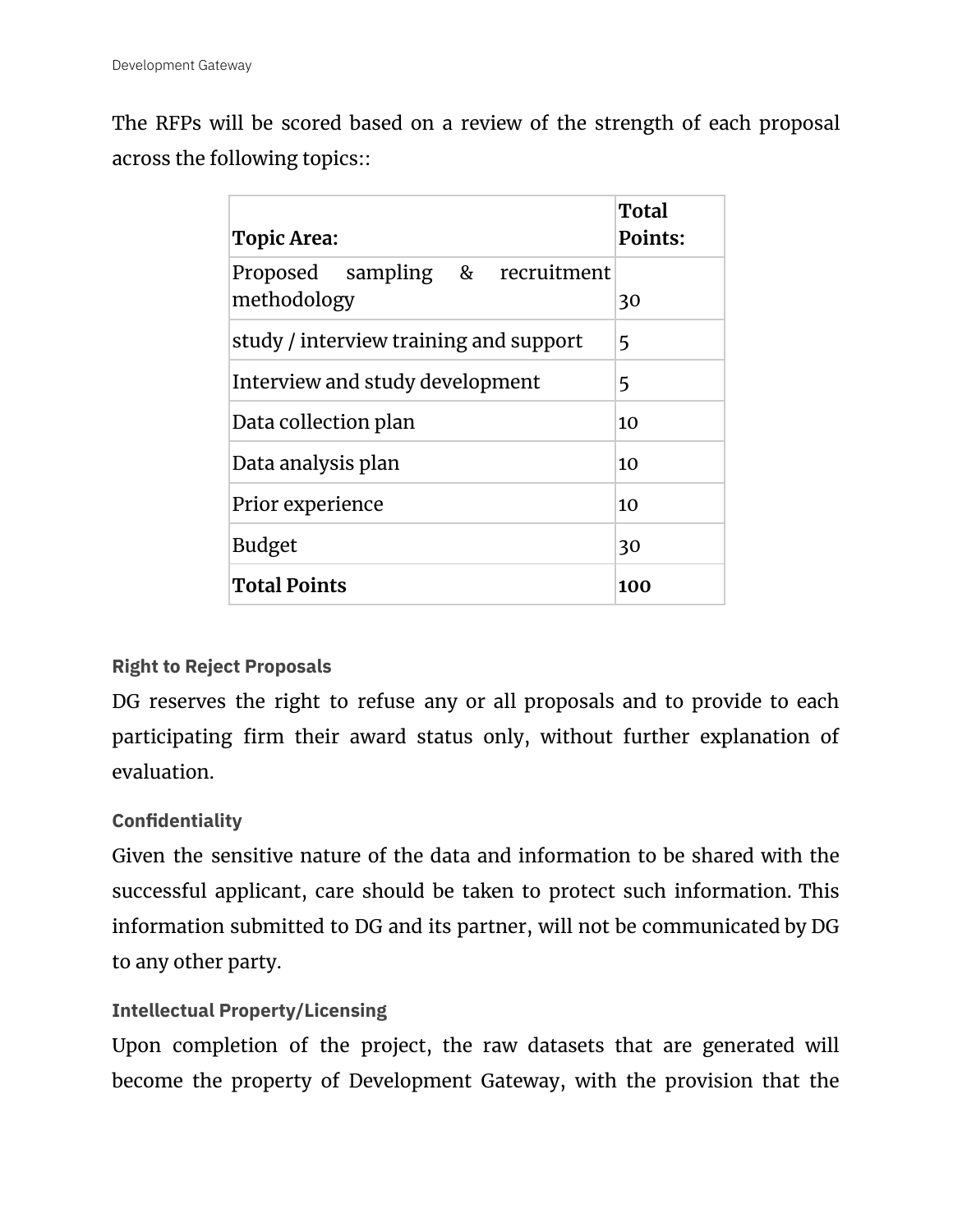datasets be made available to the public for unrestricted access and reuse. This approach is consistent with the Open Access Policy of the Bill and Melinda Gates Foundation.

#### <span id="page-20-0"></span>**Price, Terms and Conditions**

By submitting its proposal, the firm certifies that:

- 1. The prices in its proposal have been arrived at independently, without consultation, communications, or agreement for the purpose of restricting competition as to any matter relating to such prices with any other firm submitting a proposal or with any competitor;
- 2. Unless otherwise required by law, the prices quoted in the proposal have not been knowingly disclosed prior to the due date for proposals, directly or indirectly, to any other firm or to any competitor unless that other firm is part of a consortium; and
- 3. No attempt has been made or will be made to induce any other person or firm to submit a proposal or to take or refrain from any action for the purpose of restricting competition.

Please note that DG will not be responsible for expenses incurred in preparing the proposal. Such costs should not be included in the proposal. If it should become necessary for DG to request the contractor to render any additional services to either supplement the services requested in this RFP or to perform additional work as a result of the specific recommendations included in any report issued on this engagement, the additional work shall be performed only if set forth in an addendum to the contract between DG and the firm. If the firm identifies additional services or costs needed to complete the agreed-upon scope of work in the contract, the firm cannot charge for such additional work without first obtaining approval from DG in writing.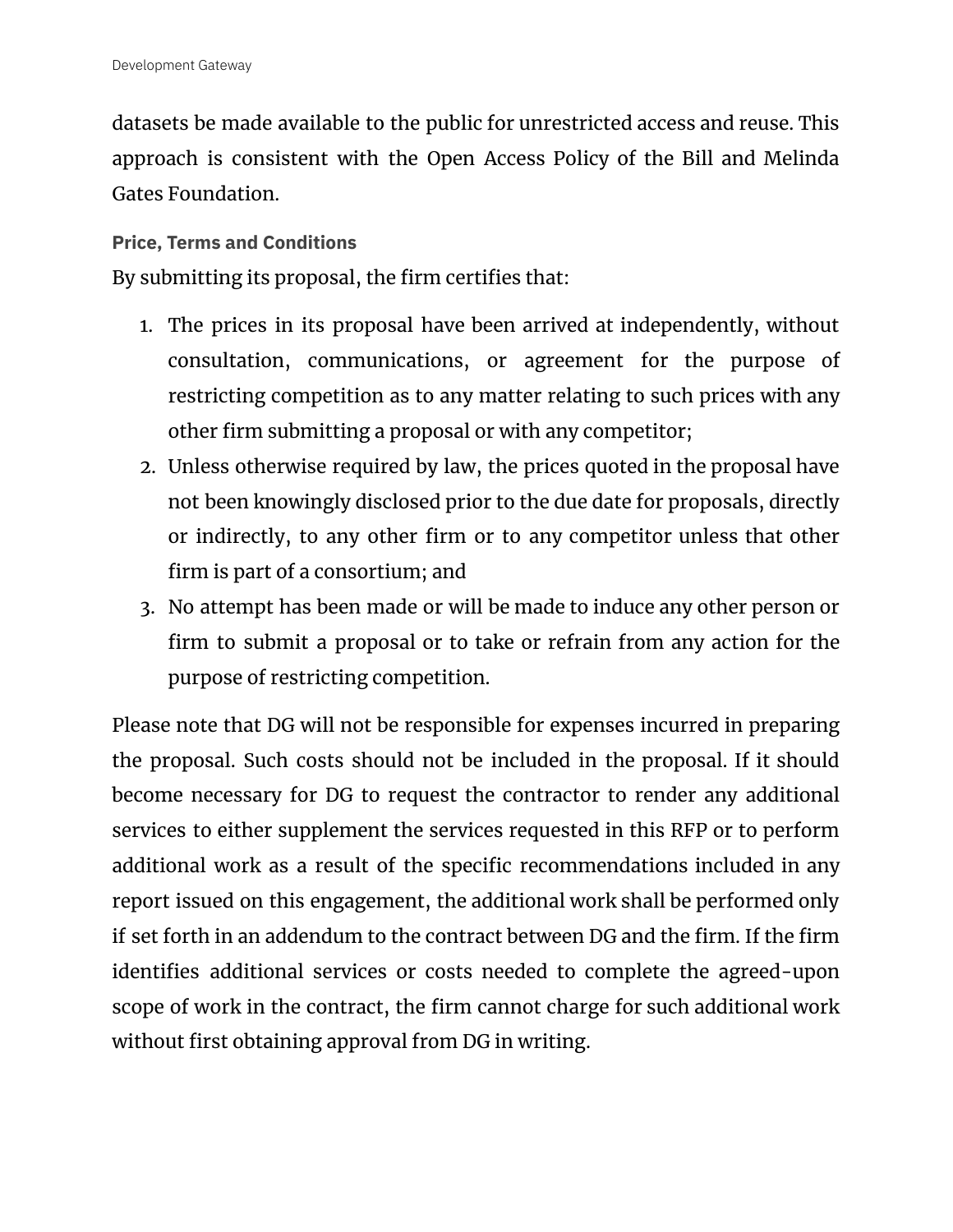The final price of the services and payment schedule will be agreed upon prior to contract execution. The anticipated payment schedule will be structured as follows:

- **20%** at contract signing
- **15%** upon delivery of Deliverable 1: Study protocol/ implementation plan detailing procedures – sampling and stratification strategy, implementation procedures and security/confidentiality protocols, plans for data quality, proposed verification/validation procedures, timeline, upload schedule
- **20%** upon delivery of Deliverable 2: TAPS data analysis and report. This should include details of any deviations from the original study protocol with justification, challenges and resolution of issues.
- **20%** upon delivery of Deliverable 3: Smoke free environments data analysis and report. This should include details of any deviations from the original study protocol with justification, challenges and resolution of issues.
- 15% upon delivery of Deliverable 4: Complete/cleaned datasets that must be in a widely accepted format, e.g., Excel, that can be imported for data analysis. Original dataset will also need to be submitted. Code used in cleaning the data also required (e.g. Stata or R code) along with draft research report
- **10%** upon delivery of Deliverable 5: Presentation of high-level findings in PowerPoint format to the TCDI team and their key stakeholders.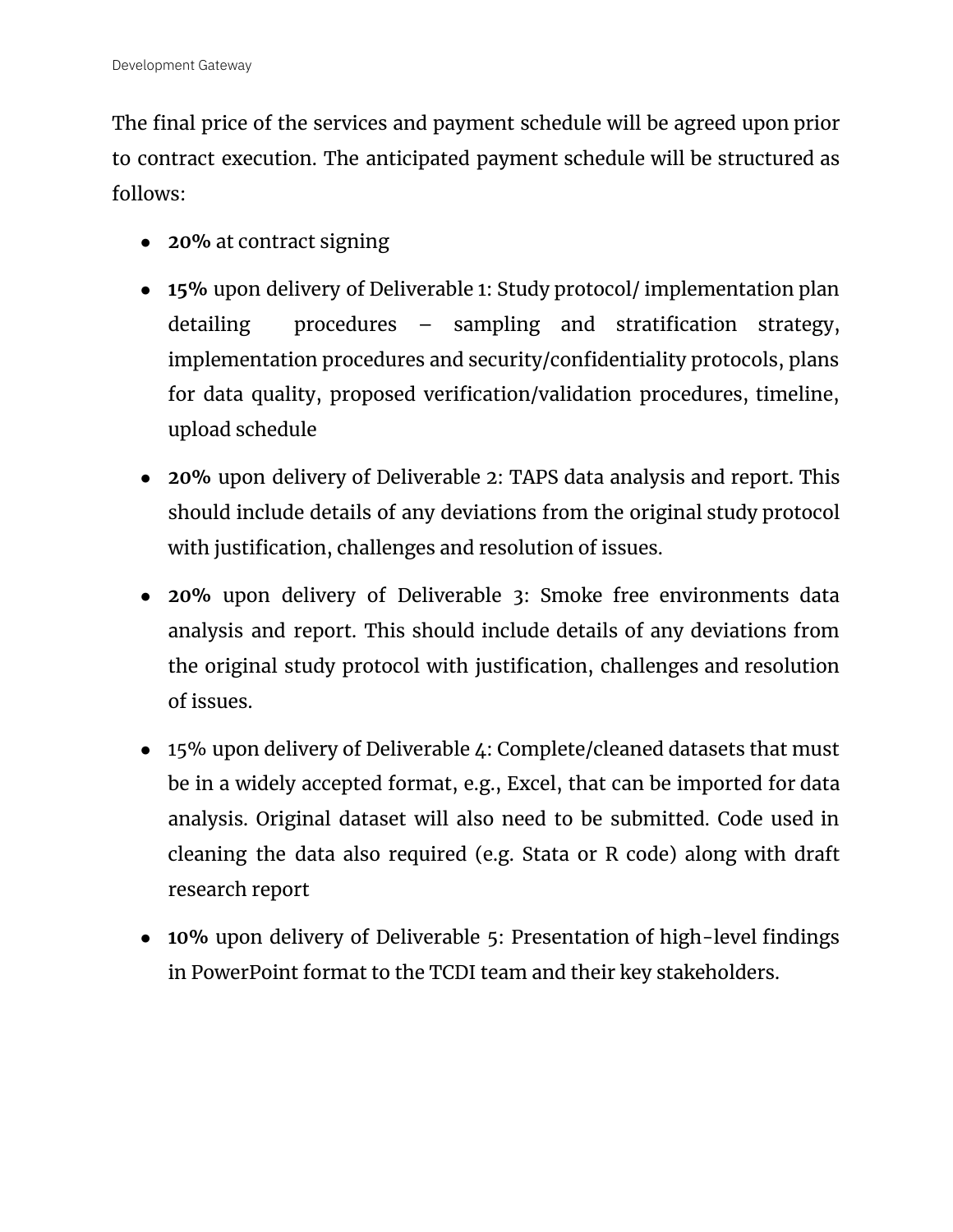# **References**

- 1. World Health Organization (WHO) Regional Office for Africa, Enforcement Of And Compliance With Tobacco Control Legislation A Guide For The Who African Region. 2016, WHO Regional Office for Africa: Brazzaville, Republic of Congo. p. 1-105.
- 2. The Federal Democratic Republic of Ethiopia (FDRE)., Regulation no 173-2009 Classification of Tourist Facilities. 2010. p. 1-7.
- 3. The Federal Democratic Republic of Ethiopia (FDRE), *Federal Negarit Gazette Proclamation Number 1112/2019*, in *1112/2019*, FDRE, Editor. 2019: Ethiopia. p. 2-174.
- 4. Koczkodaj, P., et al., Point of Sale Advertising and Promotion of Cigarettes, Electronic Cigarettes, and Heated Tobacco Products in Warsaw, Poland-A Pilot Study. Int J Environ Res Public Health, 2021. 18(24).
- 5. The Federal Democratic Republic of Ethiopia (FDRE), Commercial Registration and Licensing Proclamation, in Proclamation No. 980/2016, T.F.D.R.O.E. (FDRE), Editor. 2016: Addis Ababa. p. 1-34
- 6. Goldberg ME, Davis RM, O'Keefe AM. The role of tobacco advertising and promotion: themes employed in litigation by tobacco industry witnesses. Tob Control. 2006;15(Suppl 4):iv54–iv67 (<https://www.ncbi.nlm.nih.gov/pmc/articles/PMC2563582/#ref3>).
- 7. Ethiopia Ministry of Trade., Ethiopian Standard Industrial Classification (ESIC), Rev. 1. 2015, Ethiopia Ministry of Trade: Addis Ababa, Ethiopia.
- 8. Word Health Organization (WHO). *Tobacco: Key facts*. Leading cause of death, illness and impoverishment 26 July 2021 26 July 2021 [cited 2022 May 18, 2022]; Available from[:](https://www.who.int/news-room/fact-sheets/detail/tobacco) <https://www.who.int/news-room/fact-sheets/detail/tobacco>.
- 9. Guliani, H., S. Gamtessa, and M. Çule, *Factors affecting tobacco smoking in Ethiopia: evidence from the demographic and health surveys.* BMC Public Health, 2019. **19**(1): p. 938.
- 10. Word Health Organization (WHO). *Ethiopia passes landmark smoking excise bill*. WHO Africa 2020 [cited 2022 May 10, 2022]; Available from[:](https://www.afro.who.int/news/ethiopia-passes-landmark-smoking-excise-bill) [https://www.afro.who.int/news/ethiopia-passes-landmark-smoking-excise-bill.](https://www.afro.who.int/news/ethiopia-passes-landmark-smoking-excise-bill)
- 11. Hiilamo, H. and S. Glantz, *FCTC followed by accelerated implementation of tobacco advertising bans.* Tobacco Control, 2017. **26**(4): p. 428-433.
- 12. WHO, *2021 Global Progress Report on Implementation of the WHO Framework Convention on Tobacco Control*. 2022: Geneva. p. 1-196.
- 13. WHO, *WHO report on the global tobacco epidemic 2021: Addressing new and emerging products*, in *Health Promotion*. 2021: Geneva. p. 1-212.
- 14. Food, M., a. health care, and E. control authority of, *Ethiopia Tobacco Control Strategic Plan 2010-2012 E.C (2017/18-2019/2020).October 31, 2017*. 2017: Ethiopia. p. 26-26.
- 15. Tadesse, T. and B. Zawdie, *Non-compliance and associated factors against smoke-free legislation among health care staffs in governmental hospitals in Addis Ababa, Ethiopia: An observational cross-sectional study.* BMC Public Health, 2019. **19**(1): p. 1-11.